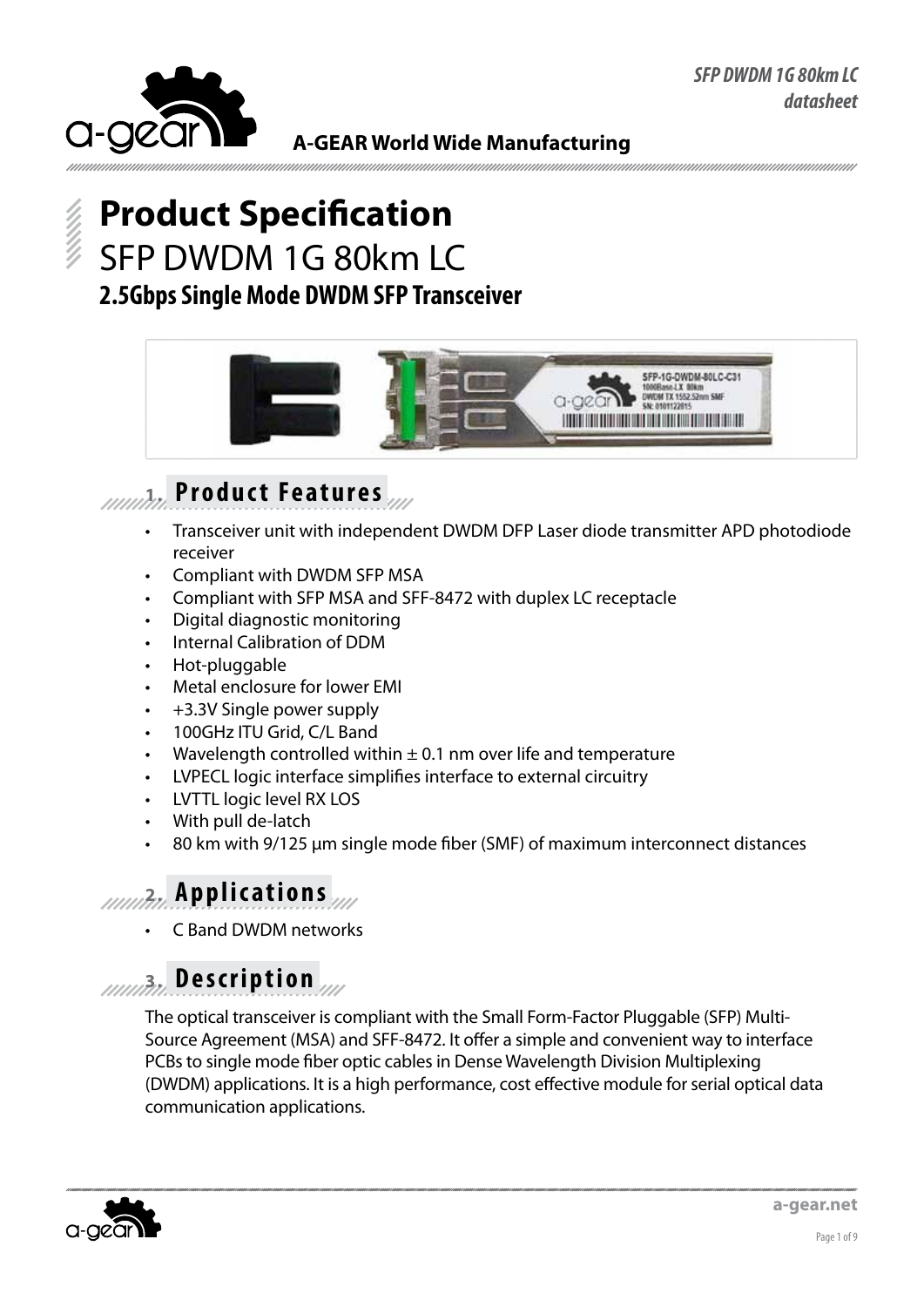



#### **3.1. Transmitter Section**

Transmitter is designed for single mode fiber and operates at DWDM wavelength of C Band. The transmitter module uses a DFB laser diode and full IEC825 and CDRH class 1 eye safety. The output power can be disabled via the single TX Disable pin. Logic LVTTL HIGH level disables the transmitter. It contains APC function, temperature compensation circuit, PECL data inputs, LVTTL TX Disable input and TX Fault output interface.

#### **3.2. Receiver Section**

The receiver section uses a hermetic packaged front end receiver (APD and preamplifier). The post amplifier is AC coupled to preamplifier through a capacitor and a low pass filter. The capacitor and LPF are enough to pass the signal from 5Mb/s to 2670Mb/s without significant distortion or performance penalty. The LPF limits the preamplifier bandwidth to improve receiver sensitivity. As the input optical is decreased, LOS will switch from low to high. As the input optical power is increased from very low levels, LOS will switch back from high to low.

#### **3.3. EEPROM Section**

The optical transceiver contains an EEPROM. It provides access to sophisticated identification information that describes the transceiver's capabilities, standard interfaces, manufacturer, and other information.

The serial interface uses the 2-wire serial CMOS EEPROM protocol defined for the ATMEL AT24C01A/02/04 family of components. When the serial protocol is activated, the host

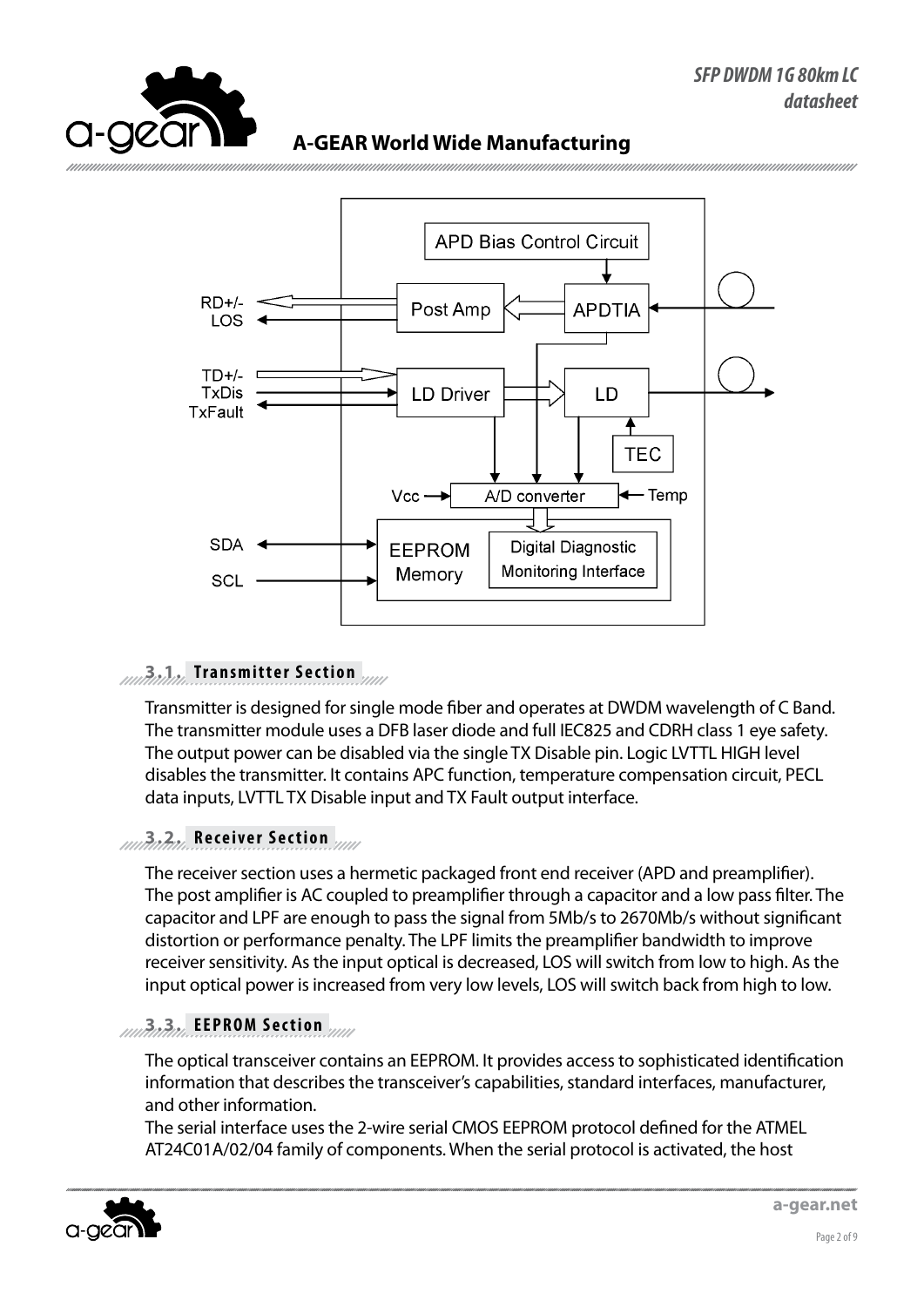

generates the serial clock signal (SCL, Mod Def 1). The positive edge clocks data into those segments of the EEPROM that are not write protected within the SFP transceiver. The negative edge clocks data from the SFP transceiver. The serial data signal (SDA, Mod Def 2) is bidirectional for serial data transfer. The host uses SDA in conjunction with SCL to mark the start and end of serial protocol activation. The memories are organized as a series of 8-bit data words that can be addressed individually or sequentially.

The Module provides diagnostic information about the present operating conditions. The transceiver generates this diagnostic data by digitization of internal analog signals. Calibration and alarm/warning threshold data is written during device manufacture. Received power monitoring, transmitted power monitoring, bias current monitoring, supply voltage monitoring and temperature monitoring all are implemented. The diagnostic data are raw A/D values and must be converted to real world units using calibration constants stored in EEPROM locations 56 - 95 at wire serial bus address A2h. The digital diagnostic memory map specific data field defines as following.







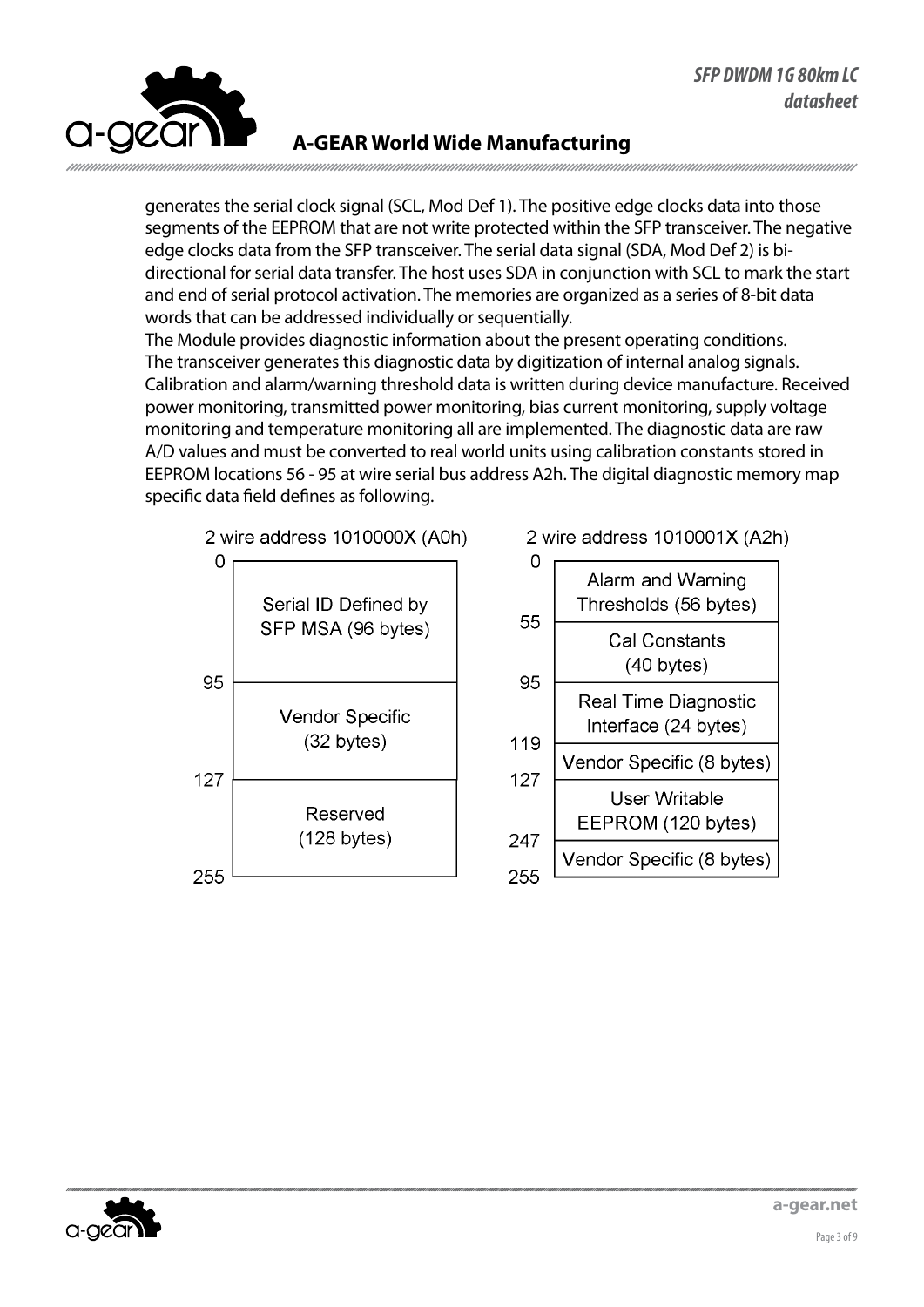

### *A. Performance Specifications*

### **4.1. Absolute Maximum Ratings**

| Parameter                                  | <b>Symbol</b>            | Min.   | Max.   | Unit         |
|--------------------------------------------|--------------------------|--------|--------|--------------|
| <b>Storage Temperature (Non-operating)</b> | Tstg                     | -40    | $+85$  | $\circ$      |
| <b>Case Temperature (Operating)</b>        | IC.                      | $-15$  | $+70$  | $^{\circ}$ c |
| <b>Input Voltage</b>                       | $\overline{\phantom{0}}$ | GND    | Vcc    | V            |
| <b>Power Supply Voltage</b>                | Vcc-Vee                  | $-0.5$ | $+3.6$ |              |

### **4.2. Recommended Operating Conditions**

| Parameter                           | <b>Symbol</b> | Min.                     | <b>Typical</b>           | Max.                     | Unit                |
|-------------------------------------|---------------|--------------------------|--------------------------|--------------------------|---------------------|
| <b>Power Supply Voltage</b>         | Vcc.          | $+3.14$                  | $+3.3$                   | $+3.47$                  |                     |
| <b>Power Supply Current</b>         | Icc           | $\overline{\phantom{0}}$ | $\overline{\phantom{0}}$ | 500                      | $mA$ <sup>[1]</sup> |
| <b>Case Temperature (Operating)</b> | TC            | $-15$                    | $\qquad \qquad -$        | $+70$                    | $\circ$             |
| Data Rate                           | -             | $\overline{\phantom{0}}$ | 2.5                      | $\overline{\phantom{a}}$ | Gb/s                |

#### **Notes:**

[1] The current excludes the output load current

#### **4.3. Transmitter E-O Characteristics**

| <b>Parameter</b>                     | Symbol                                 | Min.                     | <b>Typical</b>           | Max.                     | Unit       |
|--------------------------------------|----------------------------------------|--------------------------|--------------------------|--------------------------|------------|
| <b>Center Wavelength Spacing</b>     | $\overline{\phantom{0}}$               | $\overline{\phantom{a}}$ | 100                      | $\overline{\phantom{a}}$ | <b>GHz</b> |
| <b>Center Wavelength</b>             | λ                                      | $X-100$                  | Χ                        | $X + 100$                | pm [1]     |
| <b>Spectral Width (-20dB)</b>        | Δλ                                     | $\overline{\phantom{a}}$ | $\overline{\phantom{a}}$ | 0.3                      | nm         |
| <b>Side Mode Suppression Ratio</b>   | <b>SMSR</b>                            | 30                       | -                        | $\blacksquare$           | dB         |
| <b>Average Optical Output Power</b>  | Po                                     | $\Omega$                 | -                        | $+4$                     | dBm        |
| <b>Extinction Ratio</b>              | Er                                     | 8.2                      | -                        | $\overline{\phantom{a}}$ | dB         |
| <b>Transmitter Enable Voltage</b>    | <b>VEN</b>                             | $\Omega$                 | -                        | 0.8                      | V          |
| <b>Transmitter Disable Voltage</b>   | VD                                     | 2.0                      |                          | Vcc                      | ٧          |
| <b>Single Ended Data Input Swing</b> | VINPP                                  | 250                      | -                        | 1200                     | mV         |
| <b>Output Eye Diagram</b>            | Compliant with ITU recommendation G957 |                          |                          |                          |            |

**Notes:**

[1] 1.X = specified ITU center wavelength. (To See **«Ordering Information»**)

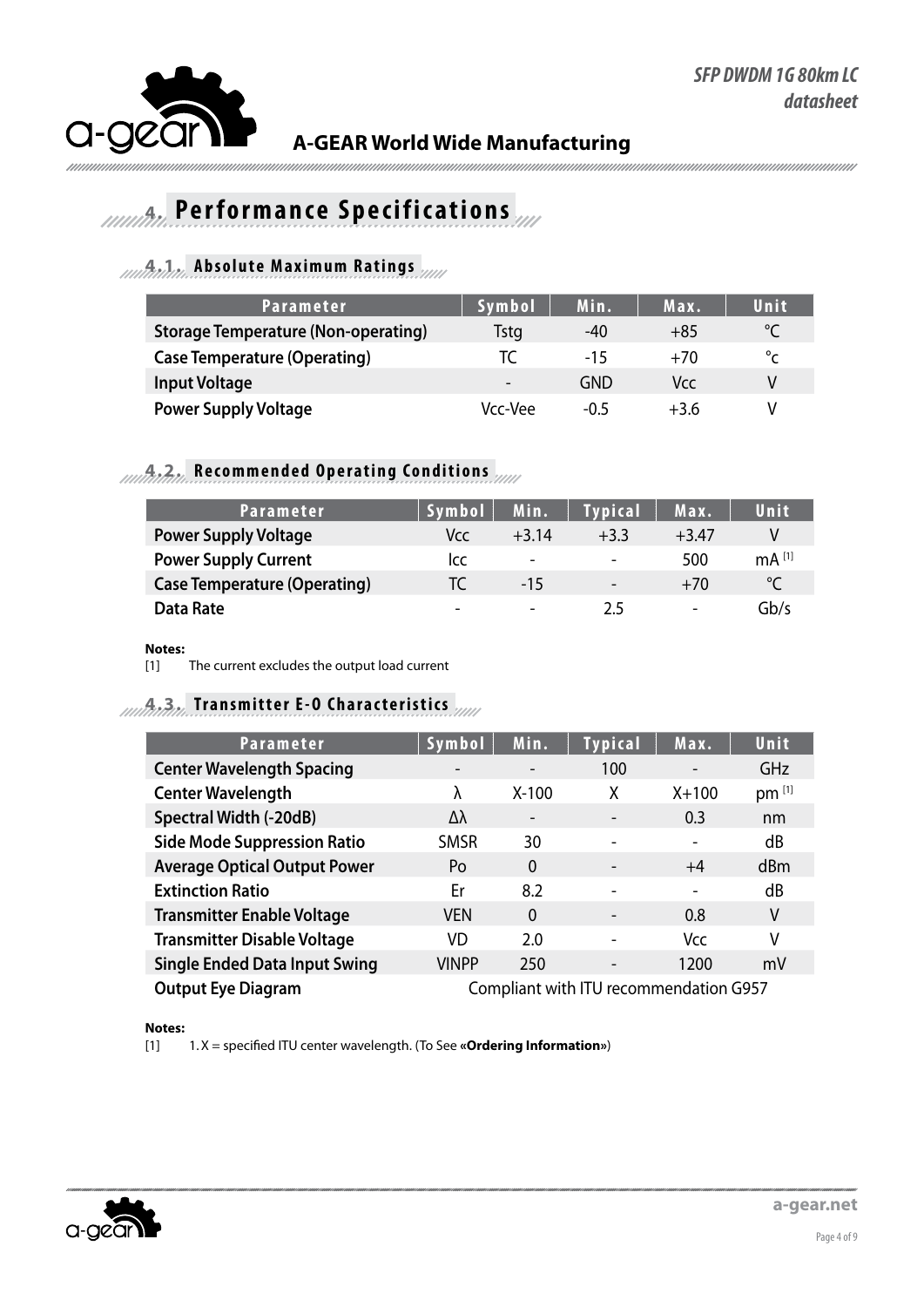#### **4.4. Receiver O-E Characteristics**

| <b>Parameter</b>                      | Symbol                   | Min.                     | <b>Typical</b>           | Max.                     | Unit                 |
|---------------------------------------|--------------------------|--------------------------|--------------------------|--------------------------|----------------------|
| <b>Operate Wavelength</b>             | $\overline{\phantom{a}}$ | 1260                     | $\overline{\phantom{a}}$ | 1620                     | nm                   |
| Sensitivity                           | Sen                      | $\overline{\phantom{a}}$ | -30                      | $-28$                    | $dBm$ <sup>[1]</sup> |
| <b>Saturation</b>                     | Psat                     | -9                       | $\overline{\phantom{a}}$ | $\overline{\phantom{a}}$ | $dBm$ <sup>[1]</sup> |
| <b>LOS Asserted</b>                   |                          | -46                      | $\overline{\phantom{a}}$ | $\overline{\phantom{a}}$ | $dBm^{[2]}$          |
| <b>LOS De-Asserted</b>                |                          | $\overline{\phantom{a}}$ | $\overline{\phantom{a}}$ | $-32$                    | $dBm^{[2]}$          |
| <b>LOS Hysteresis</b>                 | $\overline{\phantom{0}}$ | $\overline{\phantom{a}}$ | 1.5                      | $\overline{\phantom{a}}$ | dB                   |
| <b>Single Ended Data Output Swing</b> | VOUTPP                   | 185                      | -                        | 1000                     | mV                   |
| <b>LOS Low Voltage</b>                | <b>VLout</b>             | $\overline{\phantom{a}}$ | $\overline{\phantom{0}}$ | 0.8                      | ٧                    |
| <b>LOS High Voltage</b>               | <b>VHout</b>             | 2.0                      | $\overline{\phantom{a}}$ | $\overline{\phantom{a}}$ | V                    |
| Reflectance                           |                          |                          |                          | -27                      | dB                   |

#### **Notes:**

[1] Sensitivity and Saturation levels for a 223-1 PRBS with 72 ones and 72 zeros inserted

[2] High level: Alarm.



### **5.1. P i n D i a g r a m**



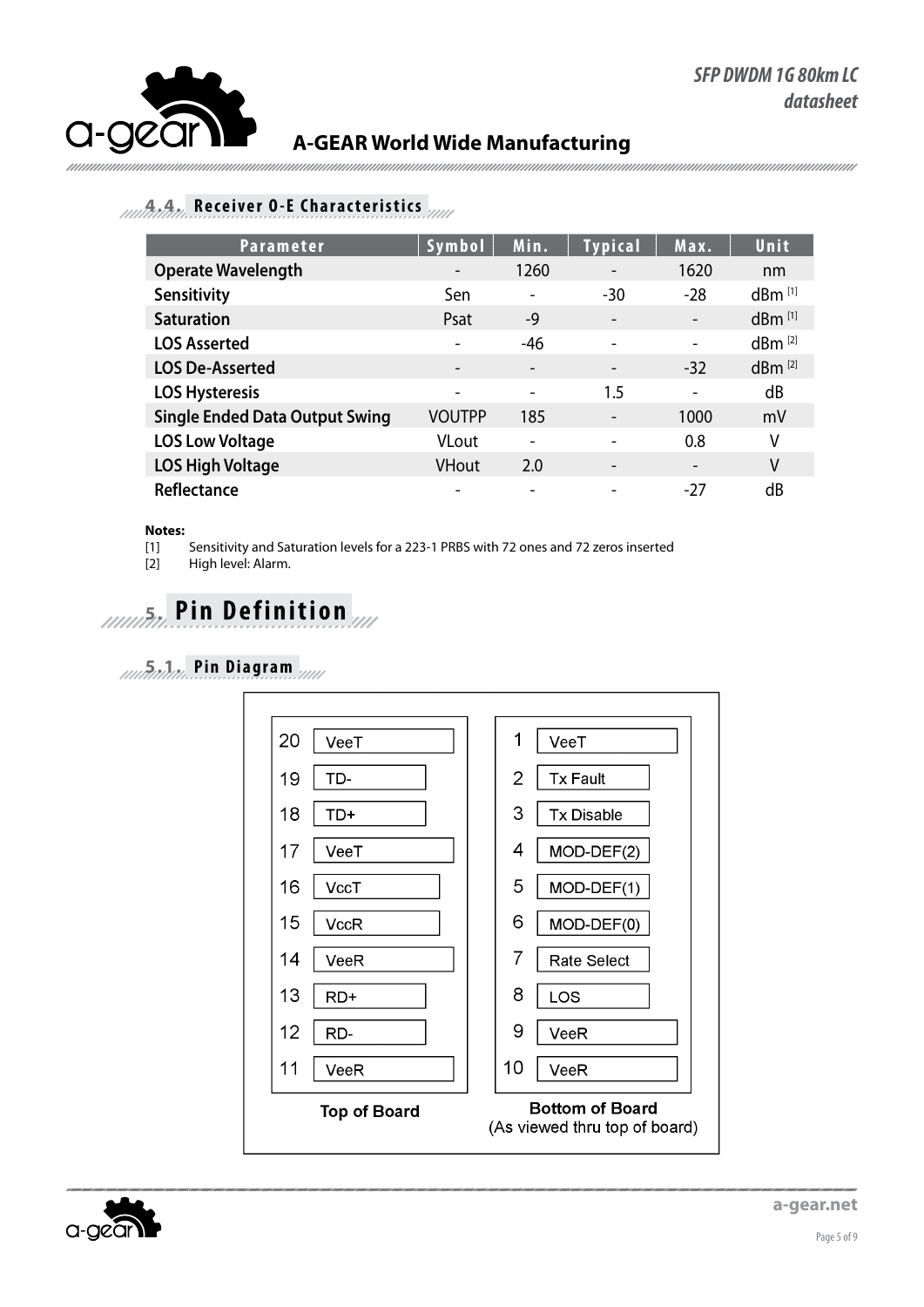#### **5.2. Pin Descriptions**

| Pin#           | Name               | <b>Function</b>                             |
|----------------|--------------------|---------------------------------------------|
| 1              | VeeT               | <b>Transmitter Ground</b>                   |
| $\overline{2}$ | <b>TX Fault</b>    | Transmitter Fault Indication <sup>[1]</sup> |
| 3              | <b>TX Disable</b>  | Transmitter Disable [2, 9]                  |
| 4              | MOD-DEF2           | Module Definition 2 [3, 10]                 |
| 5              | MOD-DEF1           | Module Definition 1 [3, 10]                 |
| 6              | MOD-DEF0           | Module Definition 0 [3, 11]                 |
| 7              | <b>Rate Select</b> | Not Use                                     |
| 8              | LOS                | Loss of Signal <sup>[4]</sup>               |
| 9              | <b>VeeR</b>        | Receiver Ground <sup>[5]</sup>              |
| 10             | <b>VeeR</b>        | Receiver Ground <sup>[5]</sup>              |
| 11             | <b>VeeR</b>        | Receiver Ground <sup>[5]</sup>              |
| 12             | RD-                | Inv. Received Data Out [6]                  |
| 13             | $RD+$              | Received Data Out <sup>[6]</sup>            |
| 14             | VeeR               | Receiver Ground <sup>[5]</sup>              |
| 15             | <b>VccR</b>        | Receiver Power [7, 12]                      |
| 16             | <b>VccT</b>        | Transmitter Power [7, 12]                   |
| 17             | VeeT               | Transmitter Ground <sup>[5]</sup>           |
| 18             | TD+                | Transmit Data In <sup>[8]</sup>             |
| 19             | TD-                | Inv. Transmit Data In <sup>[8]</sup>        |
| 20             | VeeT               | Transmitter Ground <sup>[5]</sup>           |

#### **Notes:**

- [1] TX Fault is an open collector/drain output, which should be pulled up with a 4.7K-10KΩ resistor on the host board. Pull up voltage between 2.0V and VccT, R+0.3V. When high, output indicates a laser fault of some kind. Low indicates normal operation. In the low state, the output will be pulled to < 0.8V.
- [2] TX disable is an input that is used to shut down the transmitter optical output. It is pulled up within the module with a 4.7-10Ω resistor. Its states are:
	- Low (0 0.8V): Transmitter on (>0.8, < 2.0V): Undefined High (2.0 - 3.465V): Transmitter Disabled<br>Open: Transmitter Disabled **Transmitter Disabled**
- [3] 3.Mod-Def 0,1,2. These are the module definition pins. They should be pulled up with a 4.7K 10Ω resistor on the host board. The pull-up voltage shall be VccT or VccR. Mod-Def 0 is grounded by the module to indicate that the module is present Mod-Def 1 is the clock line of two wire serial interface for serial ID Mod-Def 2 is the data line of two wire serial interface for serial ID
- [4] LOS (Loss of Signal) is an open collector/drain output, which should be pulled up with a 4.7K 10Ω resistor. Pull up voltage between 2.0V and VccT, R+0.3V. When high, this output indicates the received optical power is below the worst-case receiver sensitivity (as defined by the standard in use). Low indicates normal operation. In the low state, the output will be pulled to  $< 0.8V$ .
- [5] VeeR and VeeT may be internally connected within the SFP module.
- [6] RD-/+: These are the differential receiver outputs. They are AC coupled 100 Ω differential lines which should be terminated with 100 Ω (differential) at the user SERDES. The AC coupling is done inside the module and is thus not required on the host board.

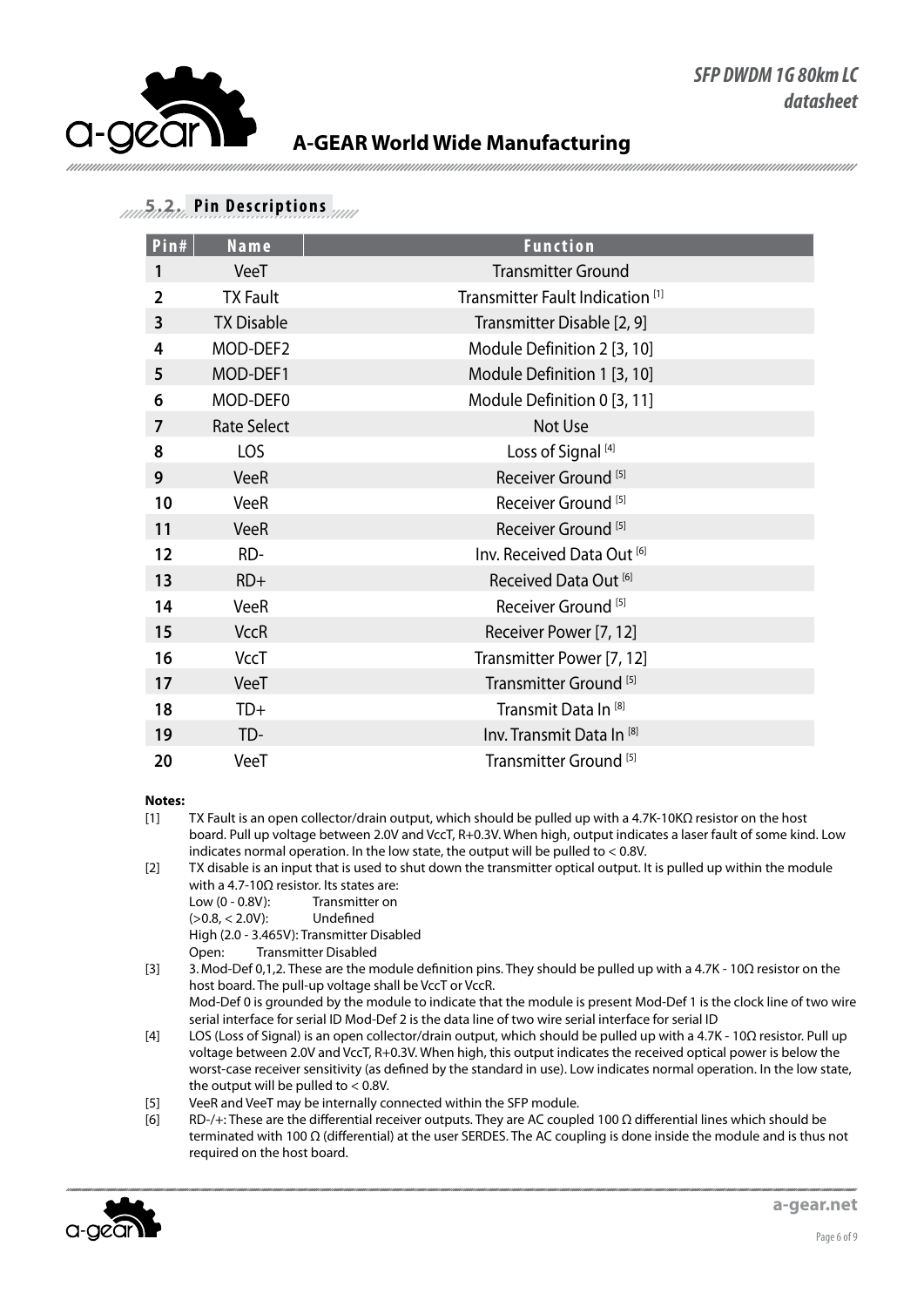

- [7] VccR and VccT are the receiver and transmitter power supplies. They are defined as 3.3V +5% at the SFP connector pin. Maximum supply current is 300mA. Recommended host board power supply filtering is shown below. Inductors with DC resistance of less than 1 Ω should be used in order to maintain the required voltage at the SFP input pin with 3.3V supply voltage. When the recommended supply filtering network is used, hot plugging of the SFP transceiver module will result in an inrush current of no more than 30 mA greater than the steady state value. VccR and VccT may be internally connected within the SFP transceiver module.
- [8] TD-/+: These are the differential transmitter inputs. They are AC-coupled, differential lines with 100 Ω differential termination inside the module. The AC coupling is done inside the module and is thus not required on the host board.
- [9] Module disables on high or open.
- [10] 2 wire serial ID interface.
- [11] Grounded in Module.
- $[12]$  3.3V + 5%.

### **6. Outline Dimensions**









Units in mm

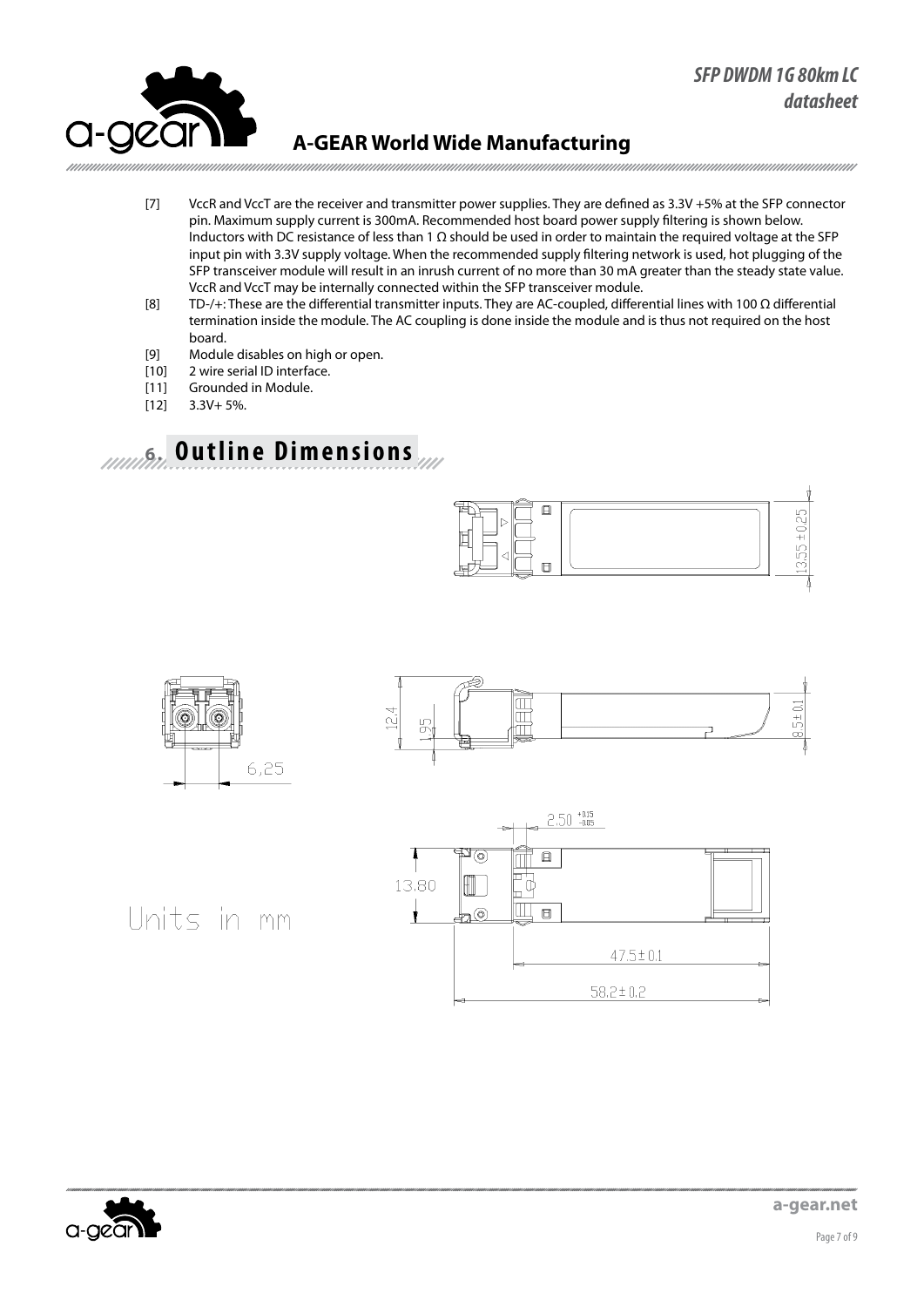

## Annual Recommended Circuit



#### Note:

4.7 Kohms < RES < 10 Kohms

# **Additional Pattern Layout of SFP Printed Circuit Board**





a-gear.net